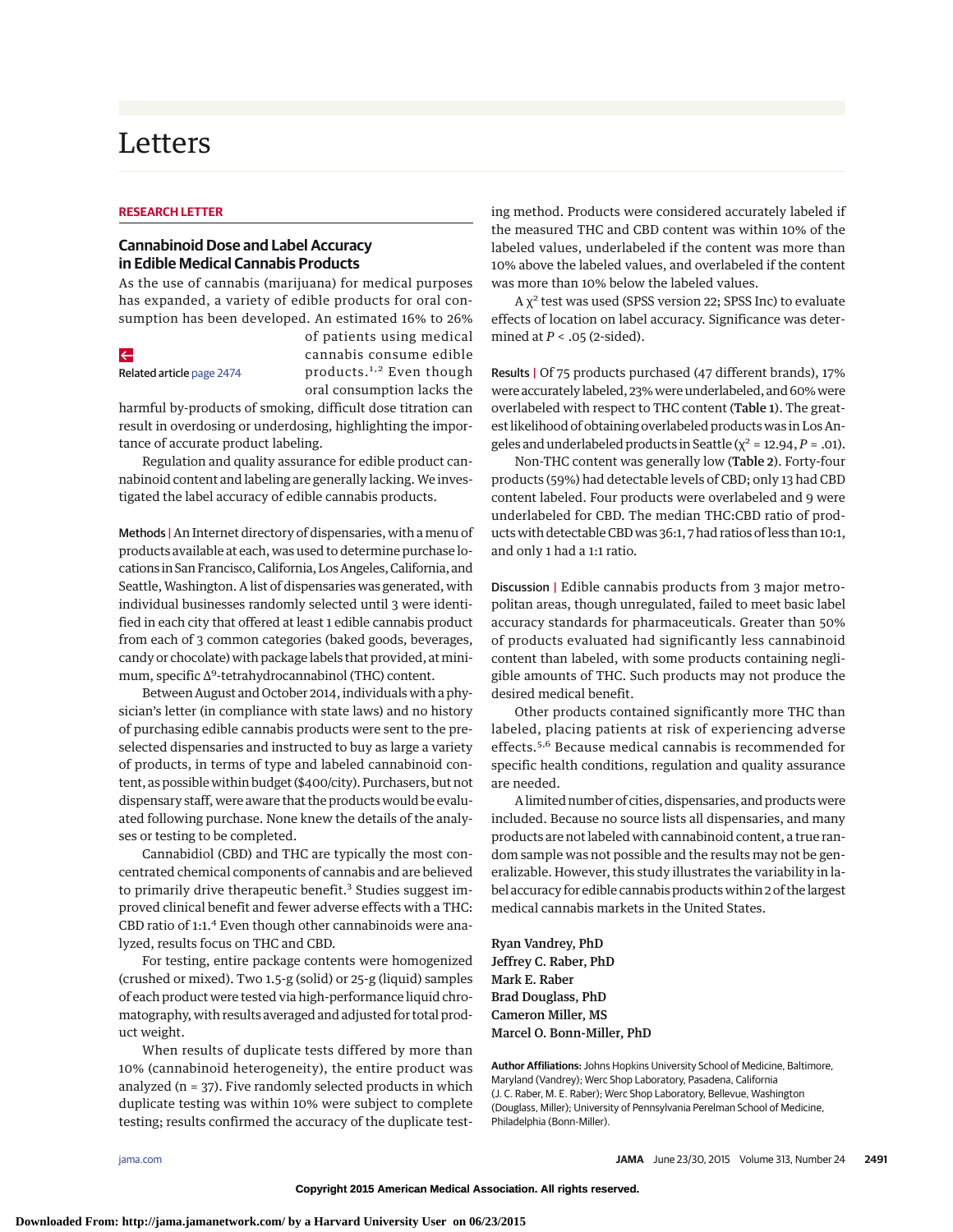|                                                   | Accuracy of Labeled Tetrahydrocannabinol (THC) Content |                           |                          |  |
|---------------------------------------------------|--------------------------------------------------------|---------------------------|--------------------------|--|
|                                                   | Accurately<br>Labeled <sup>a</sup>                     | Underlabeled <sup>b</sup> | Overlabeled <sup>c</sup> |  |
| Overall (3 Cities)                                |                                                        |                           |                          |  |
| Products tested, No. $(\%)$ (N = 75)              | 13(17)                                                 | 17(23)                    | 45 (60)                  |  |
| Type of product, No.                              |                                                        |                           |                          |  |
| Baked goods                                       | $\overline{2}$                                         | $\overline{7}$            | 13                       |  |
| <b>Beverages</b>                                  | 3                                                      | 2                         | 8                        |  |
| Candy or chocolate                                | 8                                                      | 8                         | 24                       |  |
| Amount of THC, mg                                 |                                                        |                           |                          |  |
| Label range                                       | 15 to 200                                              | 20 to 1000                | 2 to 325                 |  |
| Actual range                                      | 15 to 183                                              | 34 to 1236                | $<$ 1 to 267             |  |
| Deviation in THC content amount, % <sup>d</sup>   |                                                        |                           |                          |  |
| Mean (SD)                                         | $-3(4)$                                                | 28(13)                    | $-47(29)$                |  |
| Maximum                                           | 9                                                      | 55                        | $-99$                    |  |
| San Francisco, California                         |                                                        |                           |                          |  |
| Products tested, No. $(\%)$ (n = 32) <sup>e</sup> | 8(25)                                                  | 4(13)                     | 20(62)                   |  |
| Type of product, No.                              |                                                        |                           |                          |  |
| Baked goods                                       | $\overline{2}$                                         | 4                         | 5                        |  |
| <b>Beverages</b>                                  | $\mathbf{1}$                                           | 0                         | 5                        |  |
| Candy or chocolate                                | 5                                                      | 0                         | 10                       |  |
| Amount of THC, mg                                 |                                                        |                           |                          |  |
| Label range                                       | 15 to 200                                              | 90 to 1000                | 2 to 325                 |  |
| Actual range                                      | 15 to 183                                              | 139 to 1236               | 1 to 267                 |  |
| Deviation in THC content amount, % <sup>d</sup>   |                                                        |                           |                          |  |
| Mean (SD)                                         | $-4(3)$                                                | 28 (18)                   | $-44(27)$                |  |
| Maximum                                           | 9                                                      | 55                        | $-93$                    |  |
| Los Angeles, California                           |                                                        |                           |                          |  |
| Products tested, No. $(\%)$ (n = 20) <sup>e</sup> | 4(20)                                                  | 9(45)                     | 7(35)                    |  |
| Type of product, No.                              |                                                        |                           |                          |  |
| Baked goods                                       | $\mathbf{0}$                                           | 3                         | 2                        |  |
| <b>Beverages</b>                                  | $\overline{2}$                                         | 0                         | $\mathbf{0}$             |  |
|                                                   | $\overline{2}$                                         | 6                         | 5                        |  |
| Candy or chocolate                                |                                                        |                           |                          |  |
| Amount of THC, mg                                 |                                                        |                           |                          |  |
| Label range                                       | 40 to 120                                              | 20 to 200                 | 25 to 210                |  |
| Actual range                                      | 42 to 122                                              | 66 to 301                 | 2 to 141                 |  |
| Deviation in THC content amount, % <sup>d</sup>   |                                                        |                           |                          |  |
| Mean (SD)                                         | 1(4)                                                   | 27(14)                    | $-55(34)$                |  |
| Maximum                                           | 6                                                      | 51                        | $-99$                    |  |
| Seattle, Washington                               |                                                        |                           |                          |  |
| Products tested, No. $(\%)$ (n = 23) <sup>e</sup> | 1(4)                                                   | 4(17)                     | 18 (78)                  |  |
| Type of product, No.                              |                                                        |                           |                          |  |
| Baked goods                                       | $\pmb{0}$                                              | 0                         | 6                        |  |
| <b>Beverages</b>                                  | 0                                                      | 2                         | 3                        |  |
| Candy or chocolate                                | 1                                                      | $\overline{2}$            | 9                        |  |
| Amount of THC, mg                                 |                                                        |                           |                          |  |
| Label range                                       | 180                                                    | 34 to 180                 | 20 to 250                |  |
| Actual range                                      | 164                                                    | 46 to 206                 | $<$ 1 to 136             |  |
| Deviation in THC content amount, % <sup>d</sup>   |                                                        |                           |                          |  |
| Mean (SD)                                         | $-9(0)$                                                | 29(10)                    | $-61(29)$                |  |
| Maximum                                           | $-9$                                                   | 35                        | -99                      |  |

<sup>a</sup> The THC content was within 10% of the product label.

<sup>b</sup> The THC content exceeded the label by more than 10%.

<sup>c</sup> The THC content was more than 10% below the package label.

<sup>d</sup> Actual vs labeled amount.

<sup>e</sup> Reflects number of products able to be purchased for less than \$400.

**2492 JAMA** June 23/30, 2015 Volume 313, Number 24 **(Reprinted)** in the state of the state of the state of the state of the state of the state of the state of the state of the state of the state of the state of the state o